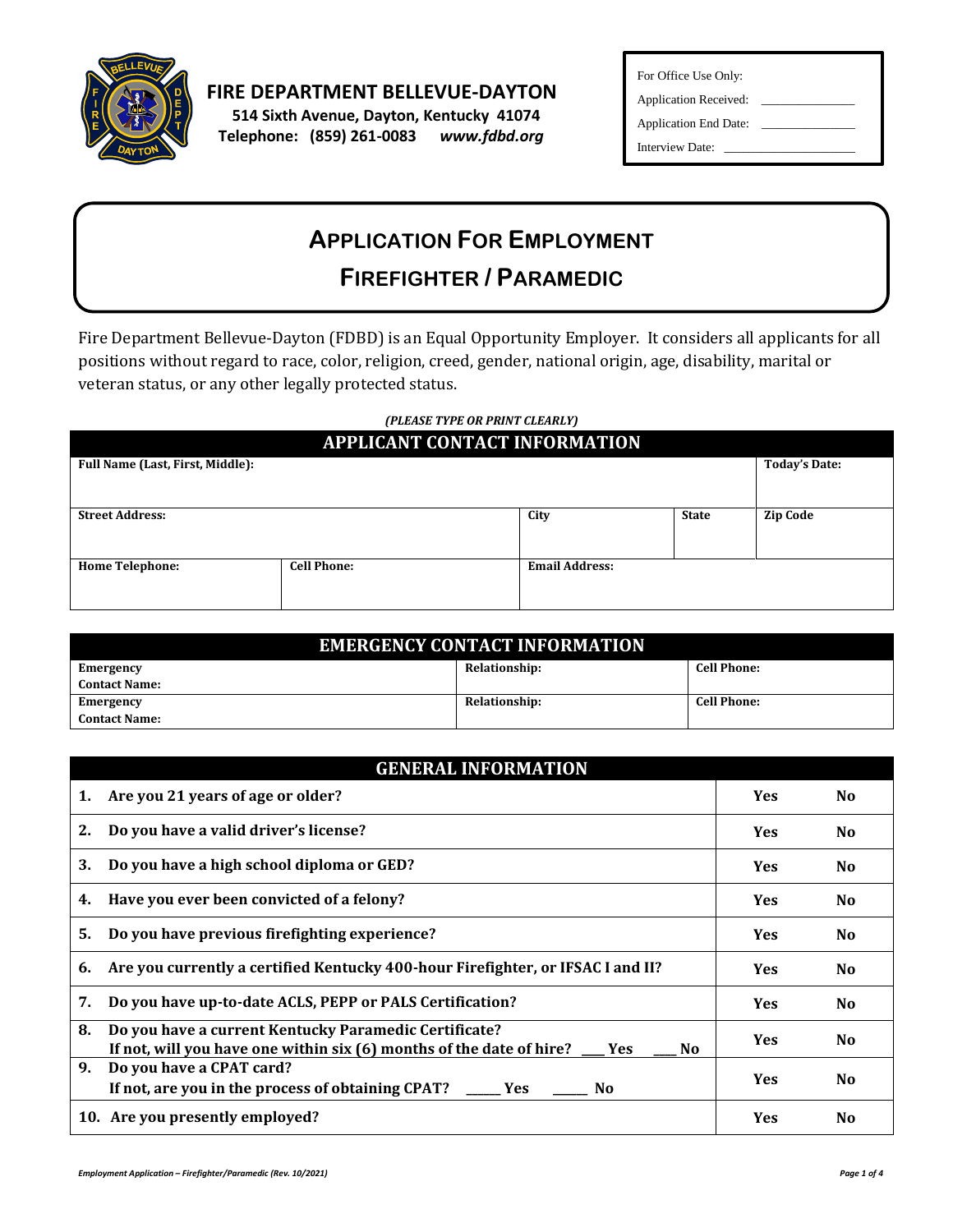| EDUCATIONAL BACKGROUND AND CERTIFICATIONS |                                              |                        |                 |                         |
|-------------------------------------------|----------------------------------------------|------------------------|-----------------|-------------------------|
|                                           |                                              | <b>Course of Study</b> | <b>Years or</b> | Type of Diploma,        |
| <b>Type</b>                               | School Name, Address, City, State & Zip Code | or                     | <b>Hours</b>    | <b>Certification or</b> |
|                                           |                                              | <b>Skills Acquired</b> | Completed       | <b>Degree</b>           |
| <b>HIGH SCHOOL</b><br><b>OR GED</b>       |                                              |                        |                 |                         |
| <b>COLLEGE OR</b><br><b>UNIVERSITY</b>    |                                              |                        |                 |                         |
| <b>OTHER</b>                              |                                              |                        |                 |                         |
| <b>OTHER</b>                              |                                              |                        |                 |                         |

### **PROFESSIONAL AFFILIATIONS**

**List professional, trade, business, civic offices, or memberships you currently hold or have held in the past.**

## **MILITARY AND RESERVES SERVICE INFORMATION**

|                                                                                                               | Have you ever served in the U.S. Military? Yes _______ No ______ If yes, please fully complete this section. |                                 |  |  |
|---------------------------------------------------------------------------------------------------------------|--------------------------------------------------------------------------------------------------------------|---------------------------------|--|--|
| <b>Branch of Service:</b>                                                                                     | <b>Dates of Active Service:</b>                                                                              | <b>Discharge Date and Rank:</b> |  |  |
|                                                                                                               |                                                                                                              |                                 |  |  |
|                                                                                                               | Are you presently a member of the National Guard or other reserve military unit? Yes ____                    |                                 |  |  |
|                                                                                                               |                                                                                                              |                                 |  |  |
| Please list any relevant skills, awards or achievements received during your Military or Reserves experience. |                                                                                                              |                                 |  |  |
|                                                                                                               |                                                                                                              |                                 |  |  |
|                                                                                                               |                                                                                                              |                                 |  |  |
|                                                                                                               |                                                                                                              |                                 |  |  |
|                                                                                                               |                                                                                                              |                                 |  |  |
|                                                                                                               |                                                                                                              |                                 |  |  |
|                                                                                                               |                                                                                                              |                                 |  |  |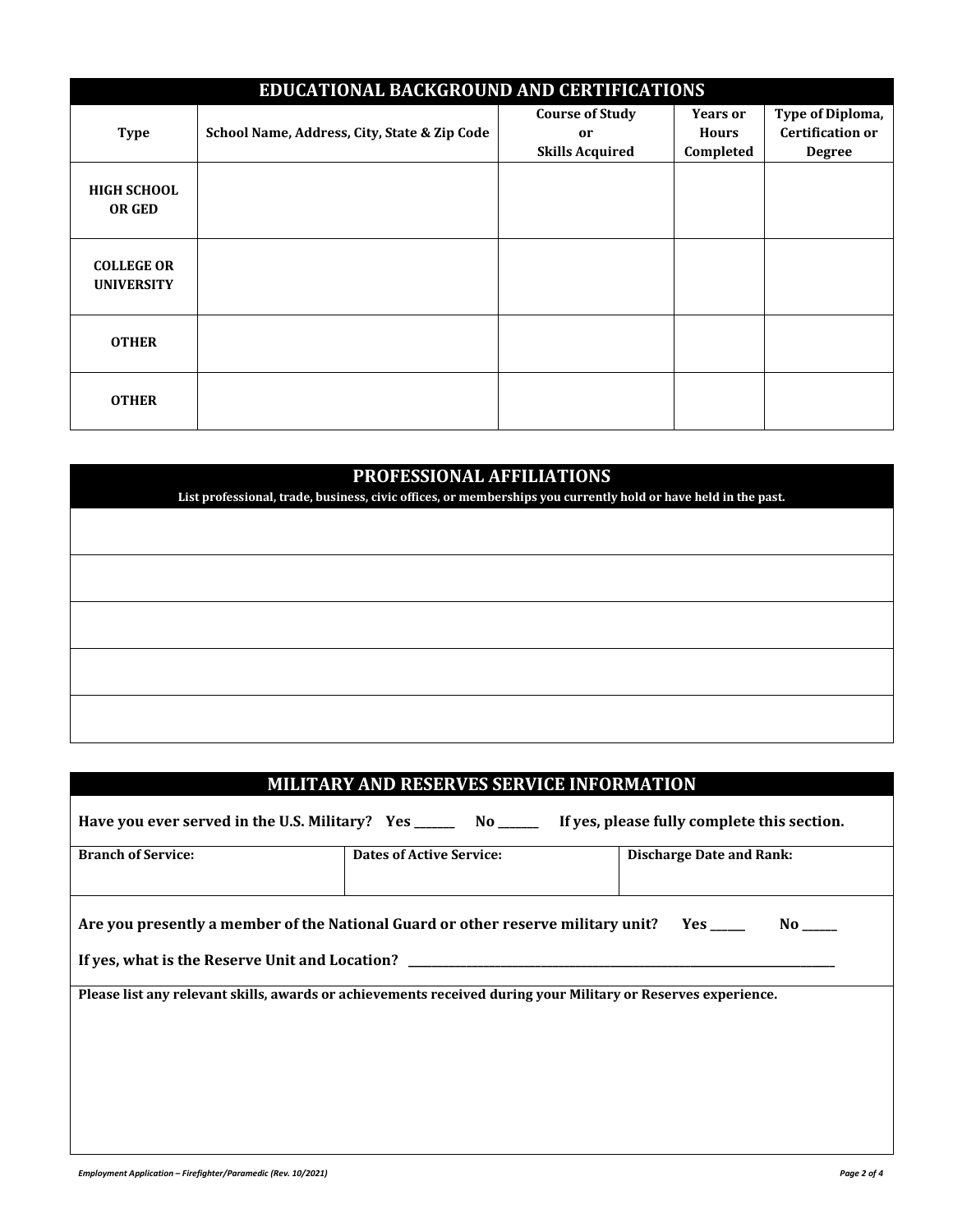## **EMPLOYMENT HISTORY**

|                                  |                                                         | <b>Dates Employed</b>     |                               |
|----------------------------------|---------------------------------------------------------|---------------------------|-------------------------------|
|                                  | PLEASE LIST YOUR MOST RECENT OR CURRENT EMPLOYER FIRST: |                           | End                           |
| <b>Employer:</b>                 |                                                         |                           |                               |
|                                  |                                                         |                           |                               |
| <b>Street Address:</b>           |                                                         | <b>Hourly Rate of Pay</b> |                               |
|                                  |                                                         | <b>Beginning</b>          | <b>Ending</b>                 |
| City, State and Zip Code:        |                                                         |                           |                               |
| <b>Job Title:</b><br>Supervisor: |                                                         |                           | May we contact this employer? |
|                                  |                                                         | Please circle:            | <b>Yes</b><br>No              |
| Telephone:                       | <b>Reason for Leaving:</b>                              |                           |                               |

|                           |                            | <b>Dates Employed</b>         |                           |
|---------------------------|----------------------------|-------------------------------|---------------------------|
|                           |                            | <b>Start</b>                  | End                       |
| <b>Employer:</b>          |                            |                               |                           |
|                           |                            |                               |                           |
| <b>Street Address:</b>    |                            |                               | <b>Hourly Rate of Pay</b> |
|                           |                            | <b>Beginning</b>              | <b>Ending</b>             |
| City, State and Zip Code: |                            |                               |                           |
|                           |                            |                               |                           |
| <b>Job Title:</b>         | Supervisor:                | May we contact this employer? |                           |
|                           |                            | Please circle:                | Yes<br>No.                |
| Telephone:                | <b>Reason for Leaving:</b> |                               |                           |
|                           |                            |                               |                           |

|                           |                            | <b>Dates Employed</b>         |                           |
|---------------------------|----------------------------|-------------------------------|---------------------------|
|                           |                            | <b>Start</b>                  | End                       |
| <b>Employer:</b>          |                            |                               |                           |
|                           |                            |                               |                           |
| <b>Street Address:</b>    |                            |                               | <b>Hourly Rate of Pay</b> |
|                           |                            | <b>Beginning</b>              | <b>Ending</b>             |
| City, State and Zip Code: |                            |                               |                           |
|                           |                            |                               |                           |
| <b>Job Title:</b>         | Supervisor:                | May we contact this employer? |                           |
|                           |                            | Please circle:                | <b>Yes</b><br>No.         |
| Telephone:                | <b>Reason for Leaving:</b> |                               |                           |
|                           |                            |                               |                           |

|                           |                            | <b>Dates Employed</b> |                               |
|---------------------------|----------------------------|-----------------------|-------------------------------|
|                           |                            | <b>Start</b>          | End                           |
| Employer:                 |                            |                       |                               |
| <b>Street Address:</b>    |                            |                       | <b>Hourly Rate of Pay</b>     |
|                           |                            | <b>Beginning</b>      | <b>Ending</b>                 |
| City, State and Zip Code: |                            |                       |                               |
| <b>Job Title:</b>         | Supervisor:                |                       | May we contact this employer? |
|                           |                            | Please circle:        | <b>Yes</b><br><b>No</b>       |
| Telephone:                | <b>Reason for Leaving:</b> |                       |                               |